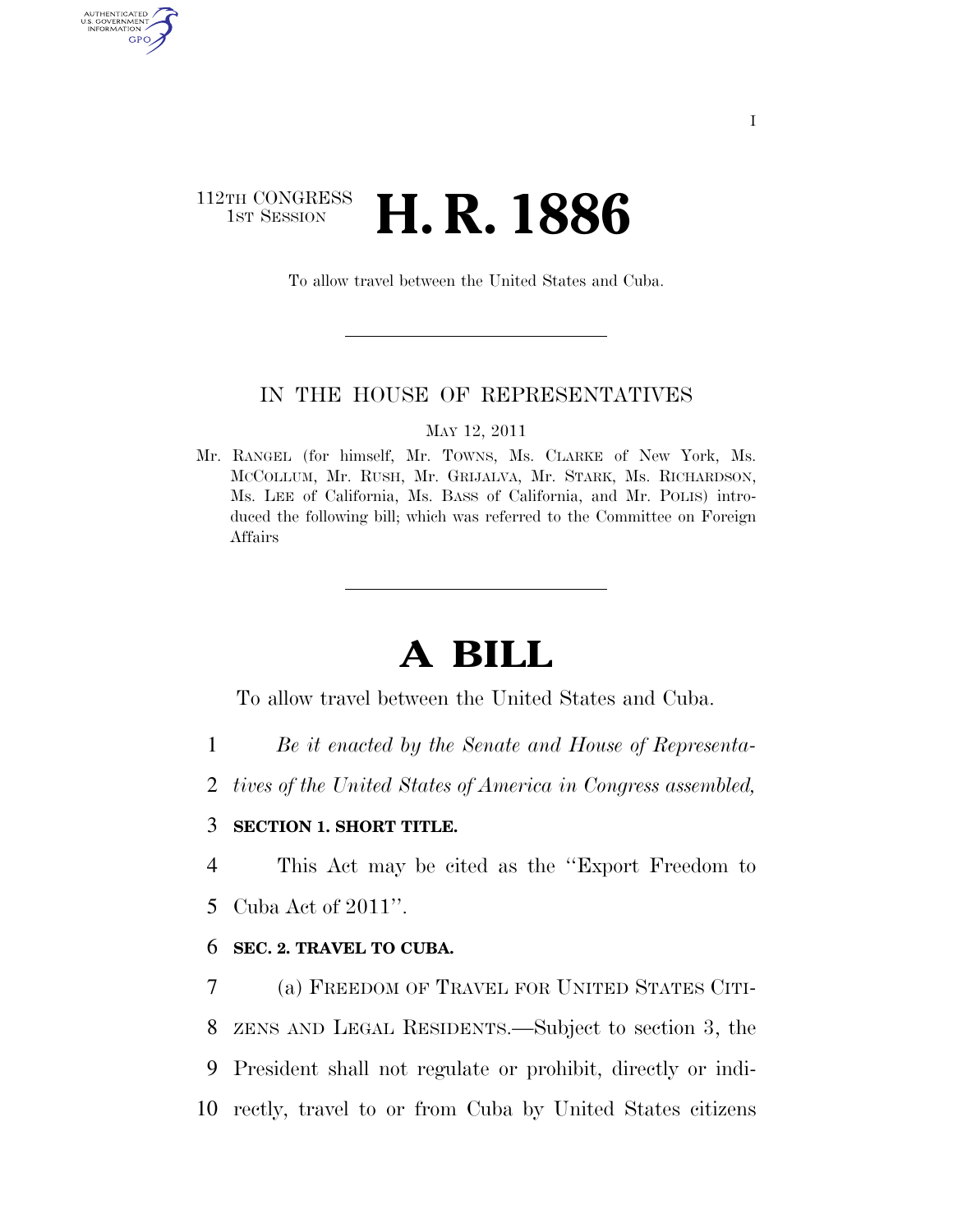or legal residents, or any of the transactions incident to such travel as specified in subsection (b). The President shall rescind all regulations in effect on the date of the enactment of this Act that so regulate or prohibit such

travel or transactions.

#### (b) TRANSACTIONS INCIDENT TO TRAVEL.—

 (1) IN GENERAL.—Except as provided in para- graph (2), the transactions referred to in subsection (a) are—

 (A) any transactions ordinarily incident to travel to or from Cuba, including the importa- tion into Cuba or the United States of accom-panied baggage for personal use only;

 (B) any transactions ordinarily incident to travel or maintenance within Cuba, including 16 the payment of living expenses and the acquisi-tion of goods or services for personal use;

 (C) any transactions ordinarily incident to the arrangement, promotion, or facilitation of 20 travel to, from, or within Cuba;

 (D) any transactions incident to non- scheduled air, sea, or land voyages, except that this paragraph does not authorize the carriage of articles into Cuba or the United States ex-cept accompanied baggage; and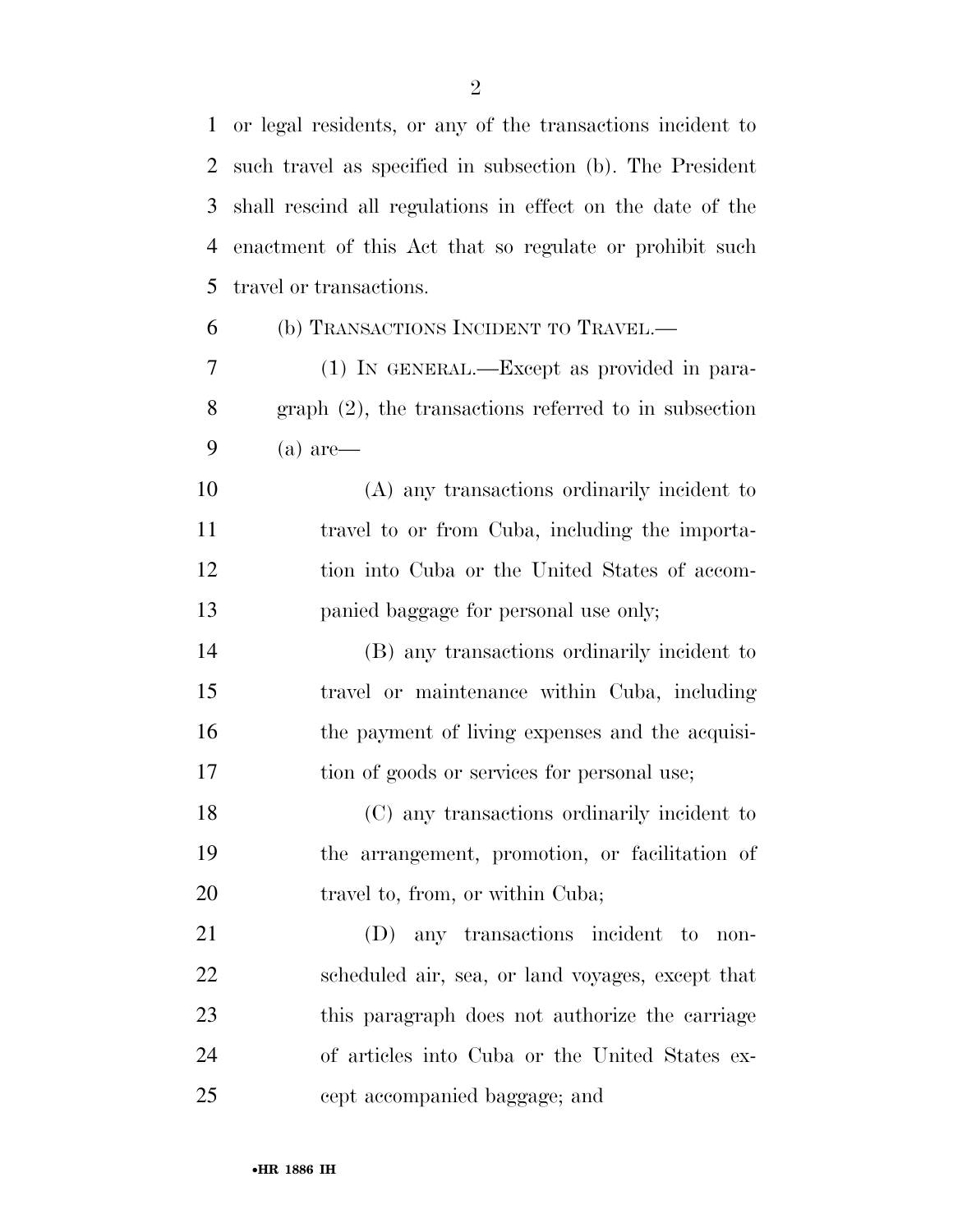| $\mathbf{1}$   | (E) normal banking transactions incident                 |
|----------------|----------------------------------------------------------|
| $\overline{2}$ | to the activities described in the preceding pro-        |
| 3              | visions of this subsection, including the                |
| $\overline{4}$ | issuance, clearing, processing, or payment of            |
| 5              | checks, drafts, travelers checks, credit or debit        |
| 6              | card instruments, or similar instruments.                |
| 7              | (2) PROHIBITION.—Nothing in this section                 |
| 8              | shall be construed as authorizing the importation        |
| 9              | into the United States of any goods for personal         |
| 10             | consumption acquired in Cuba.                            |
| 11             | SEC. 3. EXCEPTION.                                       |
| 12             | The restrictions on authority described in section 2     |
| 13             | shall not apply in a case in which—                      |
| 14             | (1) the United States is at war with Cuba;               |
| 15             | (2) armed hostilities between the two countries          |
| 16             | are in progress; or                                      |
| 17             | (3) there is imminent danger to the public               |
| 18             | health or the physical safety of United States trav-     |
| 19             | elers.                                                   |
| 20             | SEC. 4. APPLICABILITY.                                   |
| 21             | This Act applies to actions taken by the President       |
| 22             | before the date of the enactment of this Act which are   |
| 23             |                                                          |
|                | in effect on such date, and to actions taken on or after |